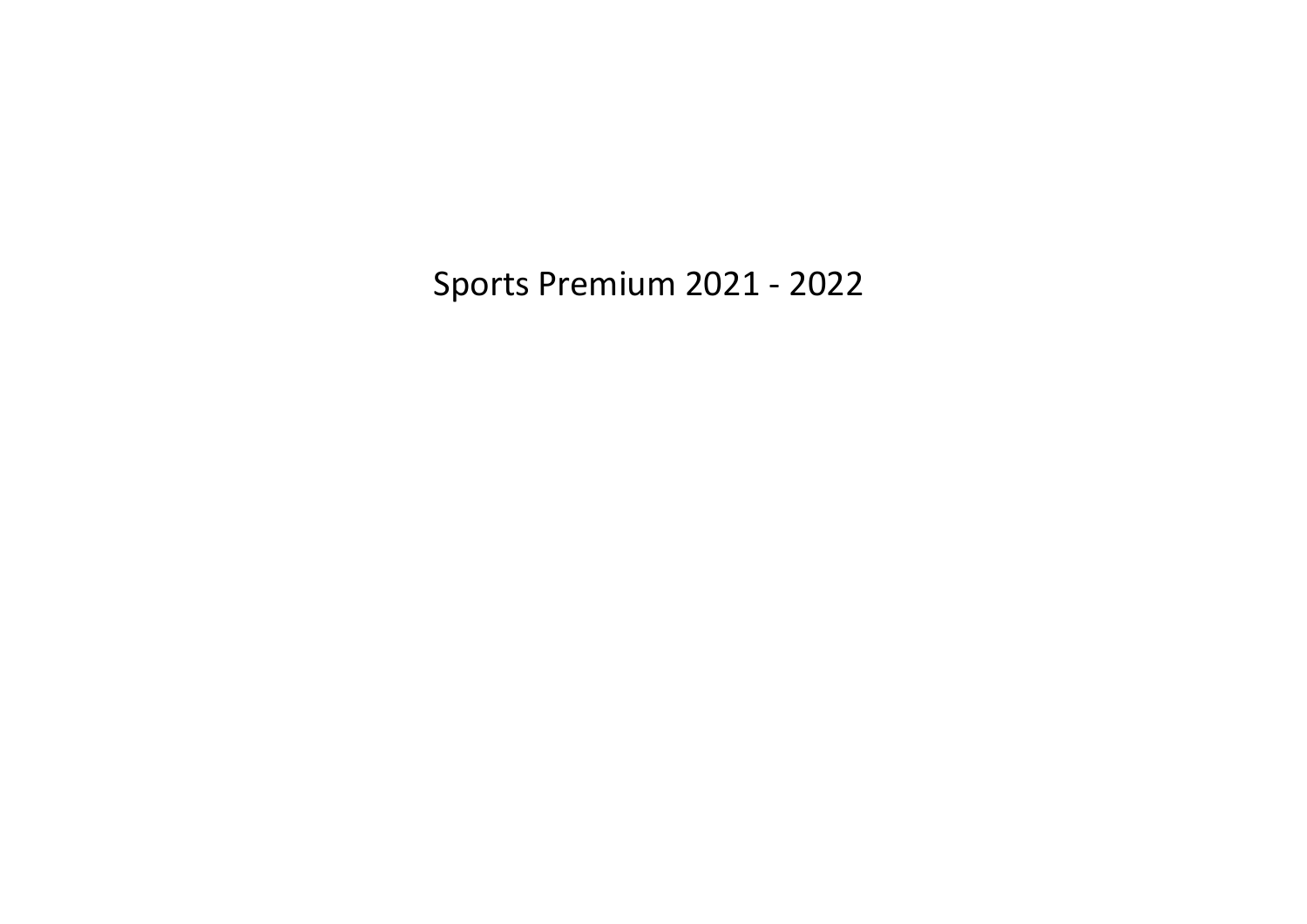| Key achievements to date:                                  | Areas for further improvement and baseline evidence of need: |
|------------------------------------------------------------|--------------------------------------------------------------|
| Schools game mark (Silver)                                 | Schools game mark (Gold)                                     |
| Rise in children taking part in intra school competitions. | Team building for upper KS2                                  |
| Rise in children taking part in inter school competitions  | Varies inter school competitions.                            |
|                                                            |                                                              |
|                                                            |                                                              |

| Meeting national curriculum requirements for swimming and water safety                                                                                                                                                         | Please complete all of the below*: |
|--------------------------------------------------------------------------------------------------------------------------------------------------------------------------------------------------------------------------------|------------------------------------|
| What percentage of your current Year 6 cohort swim competently, confidently and proficiently over a distance<br>of at least 25 metres?                                                                                         |                                    |
| What percentage of your current Year 6 cohort use a range of strokes effectively [for example, front<br>crawl, backstroke and breaststroke]?                                                                                   |                                    |
| What percentage of your current Year 6 cohort perform safe self-rescue in different water-based<br>situations?                                                                                                                 |                                    |
| Schools can choose to use the Primary PE and Sport Premium to provide additional provision for swimming<br>but this must be for activity over and above the national curriculum requirements. Have you used it in this<br>way? | Yes/No                             |

\*Schools may wish to provide this information in April, just before the publication deadline.



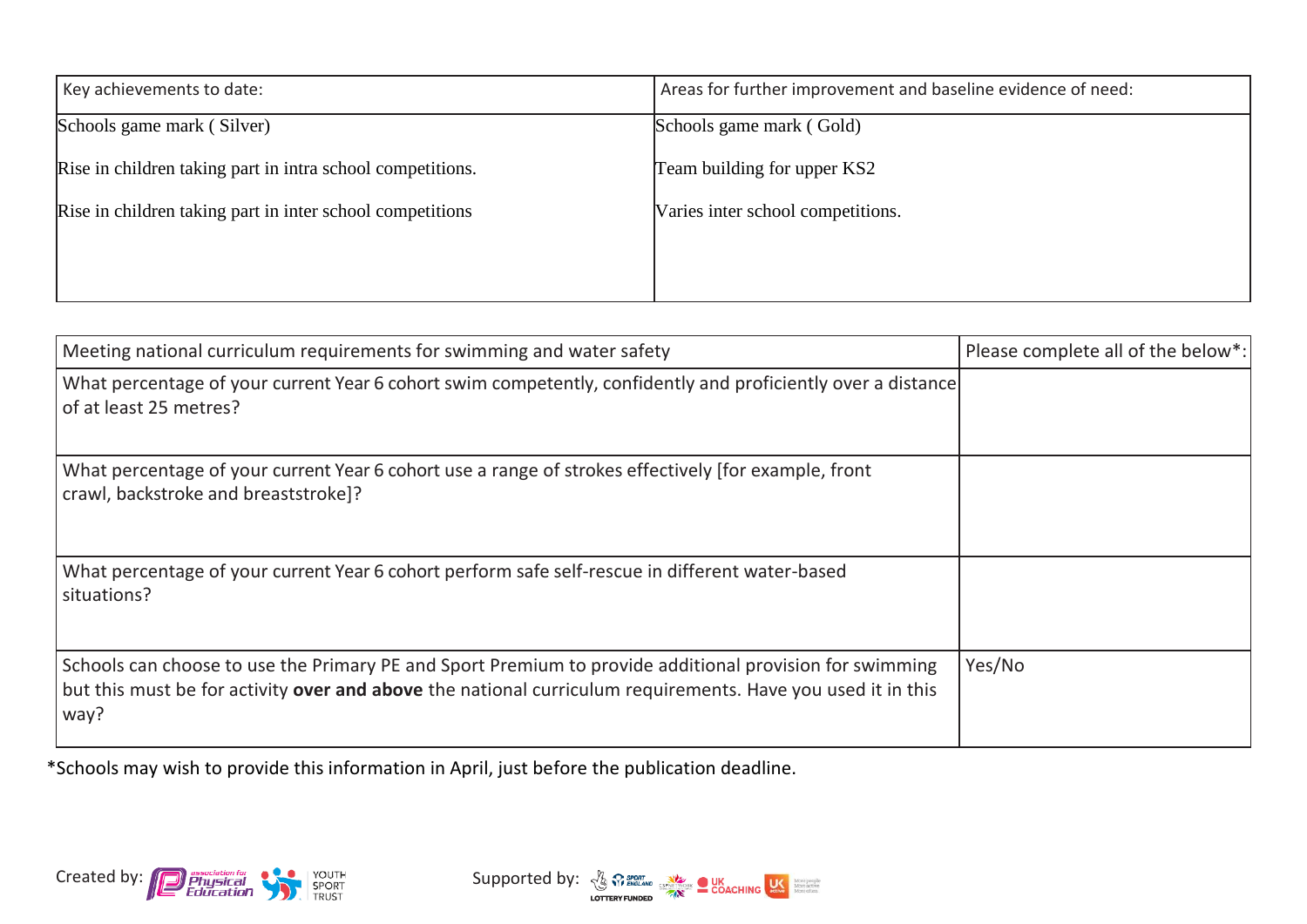| <b>Academic Year: 2021/2022</b>                                                                                                                                                                             | Total fund allocated: £1780                                                                                                                                                                                                                                       | Date Updated:                |                      |                                             |
|-------------------------------------------------------------------------------------------------------------------------------------------------------------------------------------------------------------|-------------------------------------------------------------------------------------------------------------------------------------------------------------------------------------------------------------------------------------------------------------------|------------------------------|----------------------|---------------------------------------------|
| Key indicator 1: The engagement of all pupils in regular physical activity - Chief Medical Officer guidelines recommend that                                                                                | Percentage of total allocation:                                                                                                                                                                                                                                   |                              |                      |                                             |
| primary school children undertake at least 30 minutes of physical activity a day in school                                                                                                                  |                                                                                                                                                                                                                                                                   |                              |                      | ℅                                           |
| School focus with clarity on<br>intended impact on pupils:                                                                                                                                                  | Actions to achieve:                                                                                                                                                                                                                                               | Funding<br>allocated:        | Evidence and impact: | Sustainability and suggested<br>next steps: |
| More variation of equipment in the<br>school (Climbing wall/outdoor gym)<br>Sports clubs now back up and running Children get extra lessons through<br>after school – multisport/ basketball/<br>gymnastics | A wider range of clubs in different<br>sports for children to try.<br>the year to help them achieve the<br>swimming targets.<br>New equipment for the children to<br>use will help engage the children and<br>make sure all children can<br>participate in sport. | £ 11120<br>swimming<br>E2750 |                      |                                             |
| Key indicator 2: The profile of PE and sport being raised across the school as a tool for whole school improvement                                                                                          |                                                                                                                                                                                                                                                                   |                              |                      | Percentage of total allocation:<br>%        |
| School focus with clarity on<br>intended impact on pupils:                                                                                                                                                  | Actions to achieve:                                                                                                                                                                                                                                               | Funding<br>allocated:        | Evidence and impact: | Sustainability and suggested<br>next steps: |



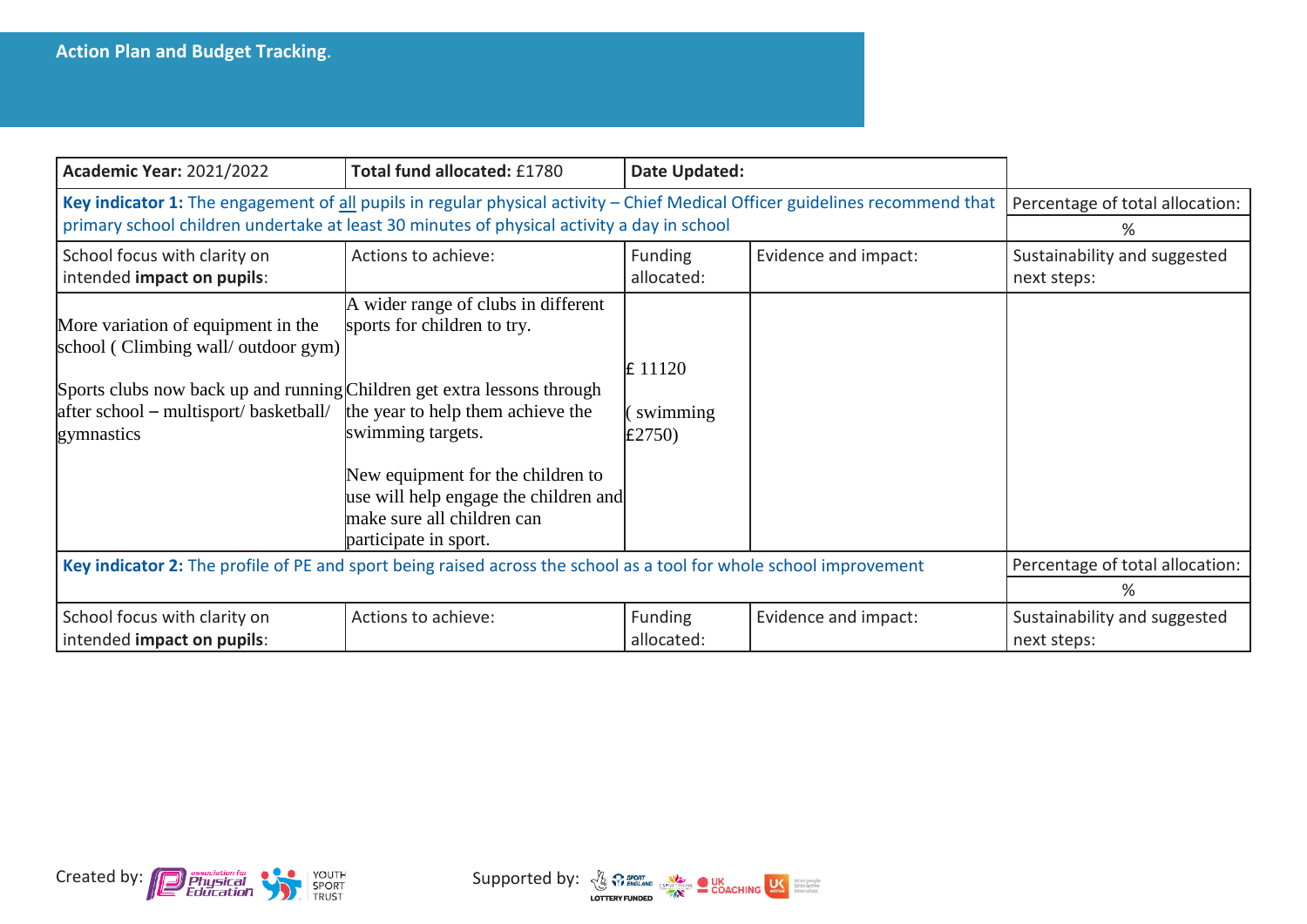| Sports workshops in different sports. Children will benefit from trying<br>This will give children a chance to try different sports, which they can then<br>new sports through the year. | take up in clubs | £350 |  |
|------------------------------------------------------------------------------------------------------------------------------------------------------------------------------------------|------------------|------|--|
|                                                                                                                                                                                          |                  |      |  |
|                                                                                                                                                                                          |                  |      |  |